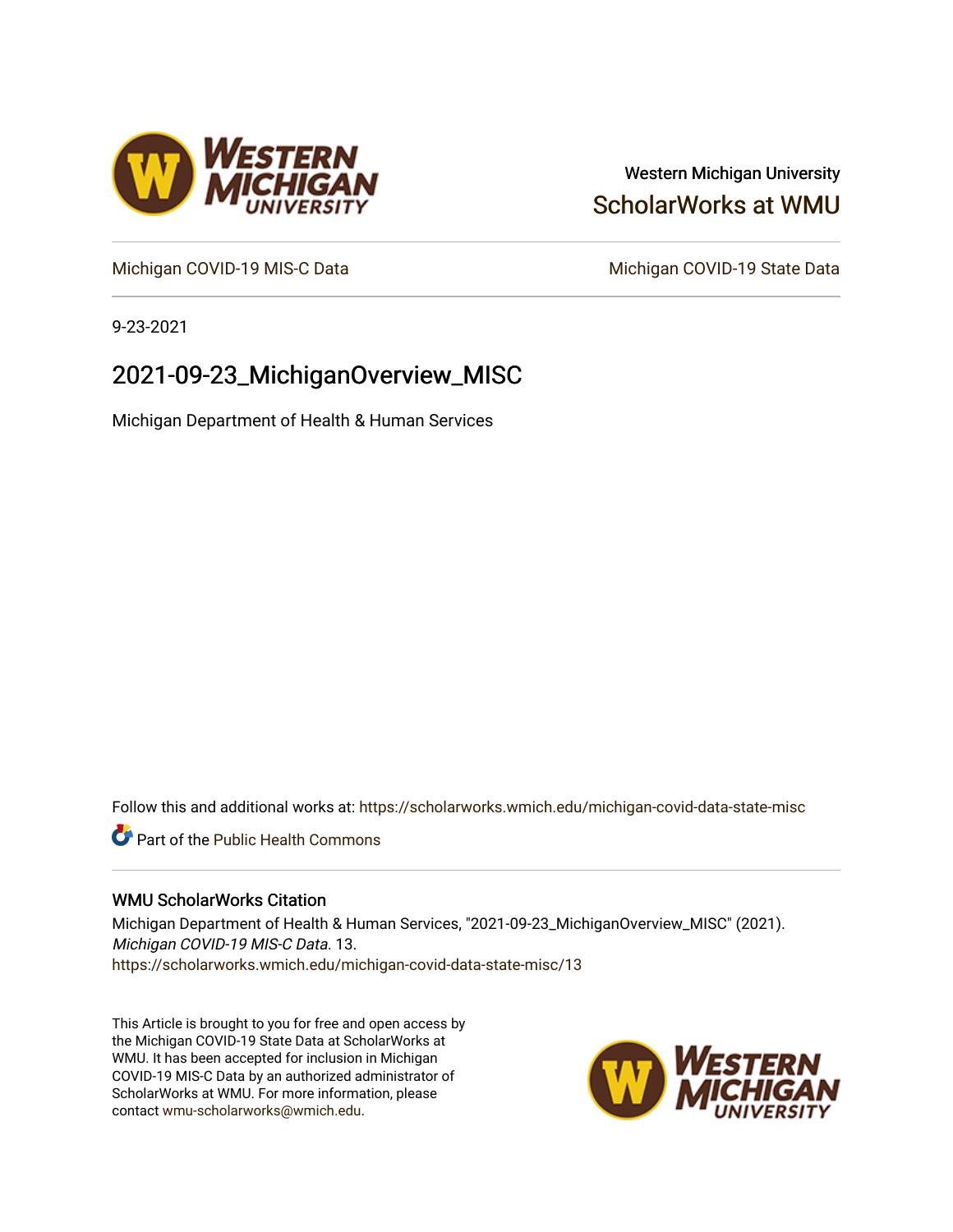# **MIS-C Data and Reporting**

#### **What is MIS-C?**

Multisystem Inflammatory Syndrome in Children (MIS-C) is a condition in children and adolescents under 21 years of age where multiple organ systems become inflamed or dysfunctional which occurs in association with illness. Children with MIS-C may have a fever and various symptoms, including abdominal (gut) pain, vomiting, diarrhea, neck pain, rash, bloodshot eyes, or feeling extra tired. We do not yet know what causes MIS-C. However, many children with MIS-C were infected with the virus that causes COVID-19, or had been around someone with COVID-19.

Health care providers and local health departments are asked to maintain a high degree of suspicion for MIS-C in pediatric and adolescent patients presenting with symptoms similar to Kawasaki Disease or ill individuals who have been previously exposed to COVID-19 with signs and symptoms. Patients have presented with persistent fever\*, hypotension, multiorgan (cardiac, gastrointestinal, renal, hematologic, dermatologic, and neurologic) involvement, and elevated inflammatory markers. Respiratory symptoms have been present in some, but are not a common finding.

\*Persistent fever is a measured fever of 100.4°F (38.0°C) or greater for at least 24 hours, or report of subjective fever lasting at least 24 hours.

#### **Reported Cases of Multisystem Inflammatory Syndrome in Children (MIS-C)**

*Data will be updated on the first and third Thursdays of the month.*

| Multisystem Inflammatory Syndrome in Children (MIS-C) Michigan Data Summary 9/23/2021 |                      |  |  |  |
|---------------------------------------------------------------------------------------|----------------------|--|--|--|
| # Cases Confirmed and Reported to CDC*                                                | 168                  |  |  |  |
| <b>MIS-C associated Deaths</b>                                                        | 5 or fewer           |  |  |  |
| Cases admitted to ICU                                                                 | 118 (70.2%)          |  |  |  |
| <b>Onset Date Range</b>                                                               | 4/14/20 to 8/26/2021 |  |  |  |
| Age Range                                                                             | $0-20$ years         |  |  |  |

\*Meets CDC Case definition **<https://emergency.cdc.gov/han/2020/han00432.asp>**

#### **DEMOGRAPHIC INFORMATION (N=168)**

| <b>Age Group</b> | Count  | %     | Race                          | Count | $\%$  |
|------------------|--------|-------|-------------------------------|-------|-------|
| $0-4$ yrs        | 44     | 26.2% | <b>Black/African American</b> | 72    | 42.8% |
| 5-10 yrs         | 68     | 40.5% | Caucasian                     | 70    | 41.7% |
| $>10$ yrs        | 56     | 33.3% | All Others / Unknown          | 26    | 15.5% |
| Gender           | Counts | %     | Ethnicity                     | Count | $\%$  |
| Male             | 97     | 57.7% | Not Hispanic or Latino        | 119   | 70.8% |
| Female           | 71     | 42.3% | Hispanic or Latino            | 14    | 8.3%  |
| Unknown          |        | 0.0%  | Unknown                       | 35    | 20.8% |